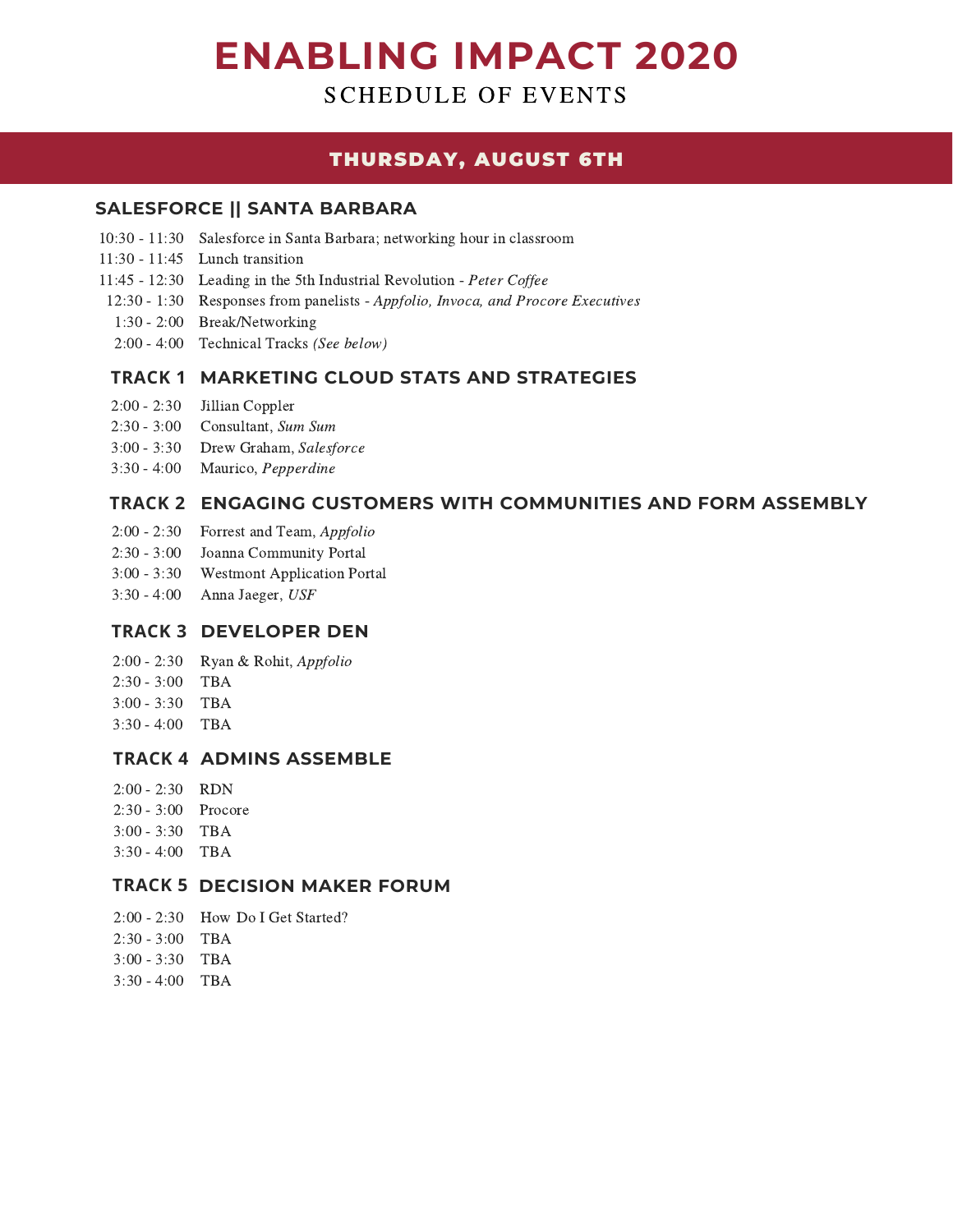#### **SALESFORCE || EDUCATION AND NONPROFIT**

- 8: 15 9:00 Breakfast
- 9:00 10:00 The Future of Higher Education Peter Coffee
- 10:00 10:30 Table Conversation
- 10:30 11:00 Nitzan Pelman
- 11:00 11:30 Daman Grewel
- 11:30 12:00 Westmont Student Demo
- 12:00 1:00 Three Pickles Lunch
- 1:00 3:30 Technical Tracks (See below)
- 3:30 4:00 Community is Resilience to Change Corey Snow
- 4:00 5:00 Community Focus Sum Sum, Joanna Iturbe, David Bergerson

#### **TRACK 1 STRATEGY**

- 1:00 1:30 Reed Sheard
- 1:30 2:00 Kenley Neufield
- 2:00 2:30 Meditative Walk
- 2:30 3:30 SIS Roundtable Monique Snowden (Fielding), Lisa Klock (UCSB), Jason Belland, Paul Bishop (SBCC), Corey Fling (PLNU)

#### **TRACK 2 DEVELOPER**

- Why is LWC better than Aura?, Nancy 1:00 1:30
- 1:30 2:00 Top 5 limits to be mindful of when working in Salesforce
- $2:00 2:30$  TBA
- $2:30 3:00$  TBA
- $3:00 3:30$  TBA

#### **TRACK 3 ADMISSIONS**

- 1:00 1:30 TBA  $1:30 - 2:00$  TBA
- $2:00 2:30$  TBA
- $2:30 3:00$  TBA
- $3:00 3:30$  TBA

# **TRACK 4 ADVANCEMENT**

1:00 - 1:30 TBA 1:30 - 2:00 TBA 2:00 - 2:30 2:30 - 3:00 TBA 3:00 - 3:30 TBA TBA

#### **TRACK 5 STUDENT SUCCESS**

1:00 - 1:30 TBA 1:30 - 2:00 TBA 2:00 - 2:30 TBA 2:30 - 3:00 TBA 3:00 - 3:30 TBA